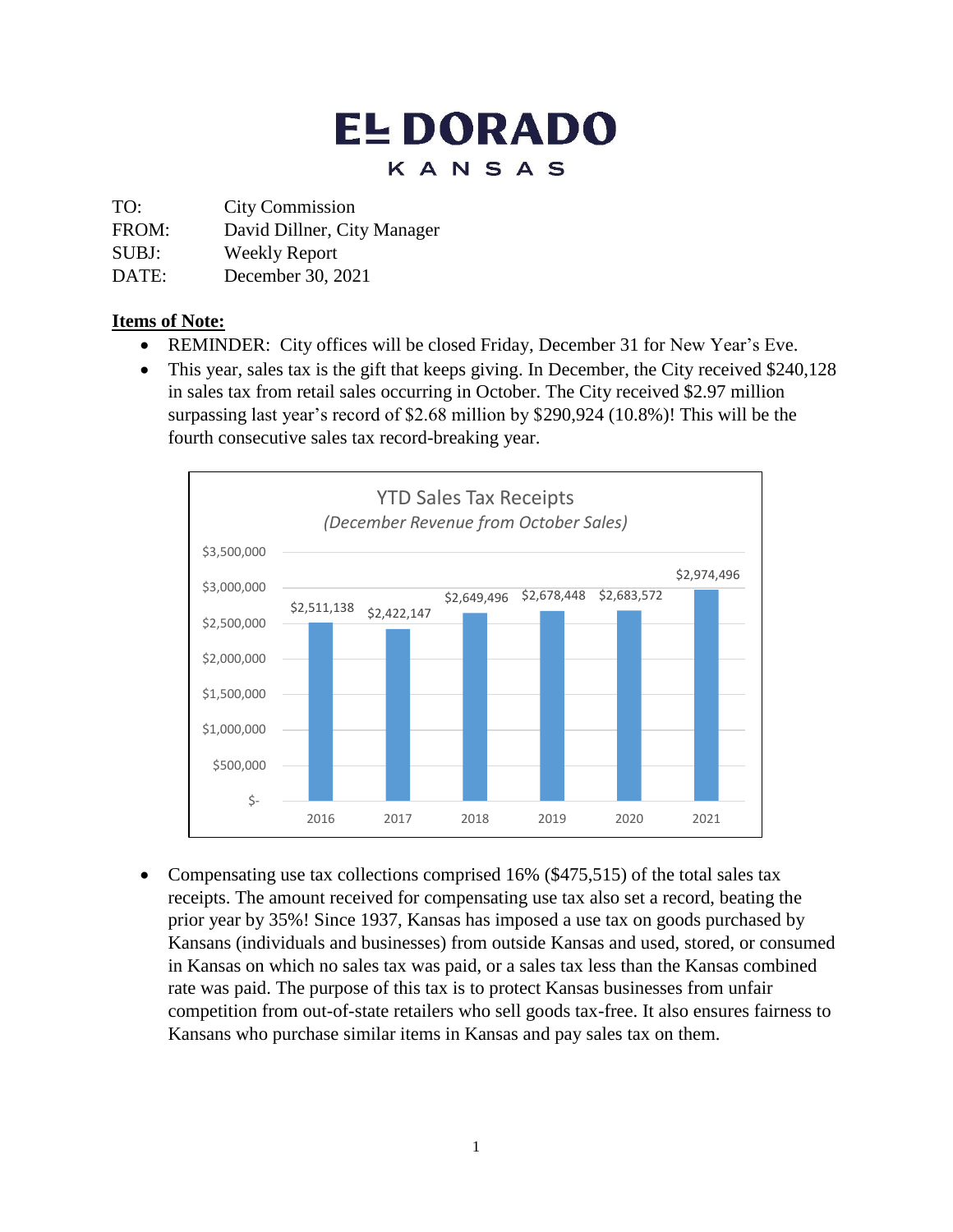

- The Captain Jack Thomas Memorial Airport received notice that it will receive an increase to the airport's annual entitlement funds over the next five years due to recent federal legislation. The airport receives about \$150,000 each year in entitlement funds, and will receive an additional \$159,000 making the total annual entitlement allocation \$309,000. Total entitlement funds over the five-year period will equal about \$1.54 million.
- The City recently subscribed to a service that allows us to view data collected from cellphone data and algorithms to improve our understanding of tourism to El Dorado. For example, the program allowed the City to see that 1,902 attended the 150 Fest in September with visitors represented throughout the region: Augusta (232), Towanda (230), Wichita (204), Leon (181), and Andover (92). The data will give the City unprecedented access to visitor data to enable us to understand trends. The City will also be able to experiment with strategies to increase visitors to various attractions and events and measure the success of such strategies.
- In November, the Census Bureau announced it would delay the release of the 2016-2020 American Community Survey (ACS) 5-year data, originally scheduled for December 2021, due to the impacts of COVID-19 on the data collection. The bureau recently released a statement stating that the bureau continues to make progress towards a mid- to late-March 2022 data product release. The City uses the ACS to understand changes to its demographics.
- Last week, Lt. Governor David Toland made visit to Mears Fertilizer and BG Products to see these two anchor businesses in El Dorado. Mears Fertilizer continues to make substantial progress on its impressive \$13 million expansion. Both facilities were very impressive and demonstrated El Dorado's can-do spirit when it comes to industrial development.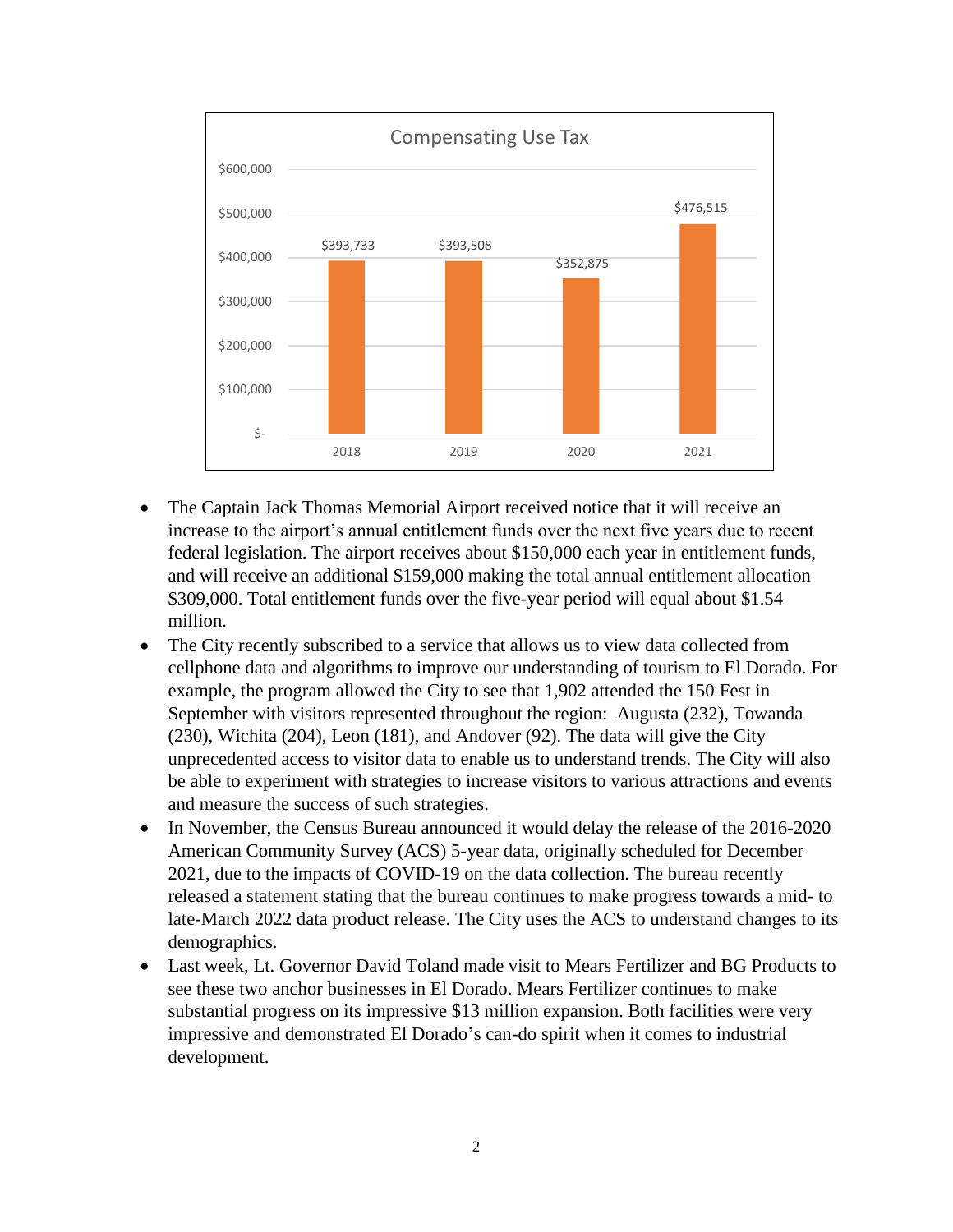- Senator Moran visited El Dorado this week, and provided an overview of federal legislative issues to El Dorado Inc.'s board of directors. As always, Senator Moran is very interested in what is happening in El Dorado and wants to provide any support he can to facilitate the community's growth and prosperity.
- The Top Ten Notable Events in El Dorado this year include *(in no particular order)*:
	- o Mill and Overlay on the Southwest Trafficway;
	- o Water and Sewer Studies;
	- o Orscheln's Industrial Revenue Bond (IRB);
	- o Riverview Playground;
	- o Preliminary Engineering for 9<sup>th</sup> Avenue Improvement Project;
	- o Community Development Block Grants for 142 N. Main Street;
	- o Deer Run and Myers East Additions;
	- o City Rebranding Campaign;
	- o Record Sales Tax Receipts (\$2.9 million); and
	- $\circ$  150<sup>th</sup> Celebration.

#### **Personnel Update:**

- *Vacant and currently advertised positions:* Police Officer (2), Public Works Maintenance Worker (3), Public Works Equipment Operator (2), Firefighter (2), Water Treatment Operator, Sanitation Lead, Pool Manager
- *Filled and currently advertised positions:* Police Chief
- I selected four candidates to interview for Police Chief in January. A very thorough process, including four interview panels and a community meet-and-greet, will help determine the best candidate for the community. Interview activities will take place on January 12 and 13. Governing body members will have a role to play in the process. I will send information out separately.
- Alexis Pollard started her new role as a Recreation Leader with the Parks and Recreation Department. She previously worked as the Administrative Assistant for the Public Works Department. The City Commission authorized this new position as part of the 2022 Budget process to provide additional personnel resources to the Parks and Recreation Department.

## **Commission Calendar:**

- *Upcoming City Commission Items (subject to change):*
	- o **January 3 Regular Meeting –** Advisory Appointments; El Paso CGP Company, LLC Annexation; Turnpike and Parallel Annexation
	- o **January 12 Work Session –** Cancelled due to Police Chief Interviews
	- o **RESCHEDULED: January 18 Regular Meeting**  Evergy Graham Park Easements; Evergy Legion (Land Bank) Easements; John Banks Speculative Building Sanitary Sewer Project; Fire Truck Bids Approval